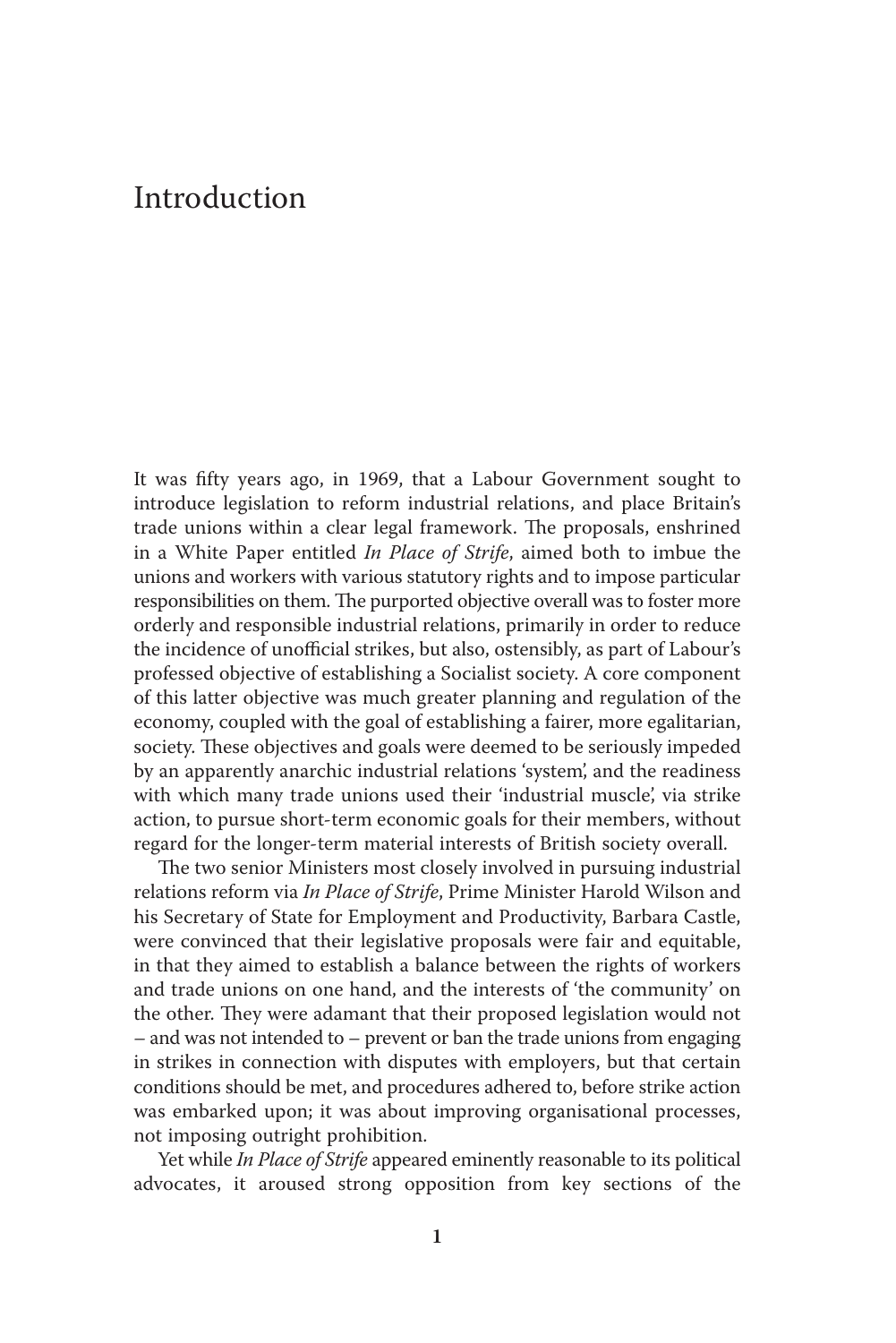## 2 Comrades in conflict

Parliamentary Labour Party (PLP), a prominent Cabinet Minister, the Home Secretary James Callaghan, and from the trade unions themselves. Some of this antipathy had been anticipated by Castle and Wilson, but what surprised them, and ultimately proved fatal to *In Place of Strife*, was the scale of the opposition which it aroused, and the extent to which this increased during the first half of 1969. Castle and Wilson had envisaged that initial opposition would dissipate once opponents of *In Place of Strife* were persuaded of its alleged virtues, most notably the number of provisions it proposed to strengthen the trade unions and workers' rights. In this regard, Castle had immense faith in her skills of persuasion, linked to a strong belief in the capacity of rational, reasoned argument to win over initial opponents.

 Instead, the opposition aroused by *In Place of Strife* increased during the next few months, and was exacerbated both by the mid-April announcement of an 'interim' Industrial Relations Bill (as a prelude to more comprehensive legislation planned for the next parliamentary session), and the appointment of a new Chief Whip, the supposedly disciplinarian Bob Mellish, who was widely expected to ensure the compliance of rebellious Labour MPs. Instead, his appointment inadvertently fuelled further anger among sundry Labour backbenchers.

 Meanwhile, Castle and Wilson encountered implacable opposition from the trade unions, whose leadership, via the Trades Union Congress (TUC), bitterly resented statutory intervention in their internal affairs, and legal regulation of activities pursued in connection with collective bargaining. Some of the proposals enshrined in the White Paper and interim Bill offended against the unions' long-standing commitment to 'voluntarism', whereby the State mostly maintained a non-interventionist stance towards industrial relations, thereby permitting unions and employers to negotiate terms and conditions of employment with a high degree of autonomy.

 For the trade unions, this *free* collective bargaining was of the essence, and the 'penal clauses' proposed by *In Place of Strife* were not rendered any more acceptable by virtue of emanating from a Labour government. Nor were the unions pacified by Castle's insistence that the 'penal clauses' would be invoked only rarely and sparingly, because even if she did exercise the utmost constraint, a subsequent Conservative Secretary of State was very unlikely to practice similar reticence. Some trade union leaders even viewed *In Place of Strife* as the first step on the road to State control of trade unions, notwithstanding the many measures included in the White Paper which aimed to strengthen trade unions and workers' rights.

 Castle also reminded the unions that, in spite of their professed commitment to voluntarism, they and their members already benefitted from State intervention, most notably via legislation concerning sundry conditions of employment. Indeed, some laws to provide workers with greater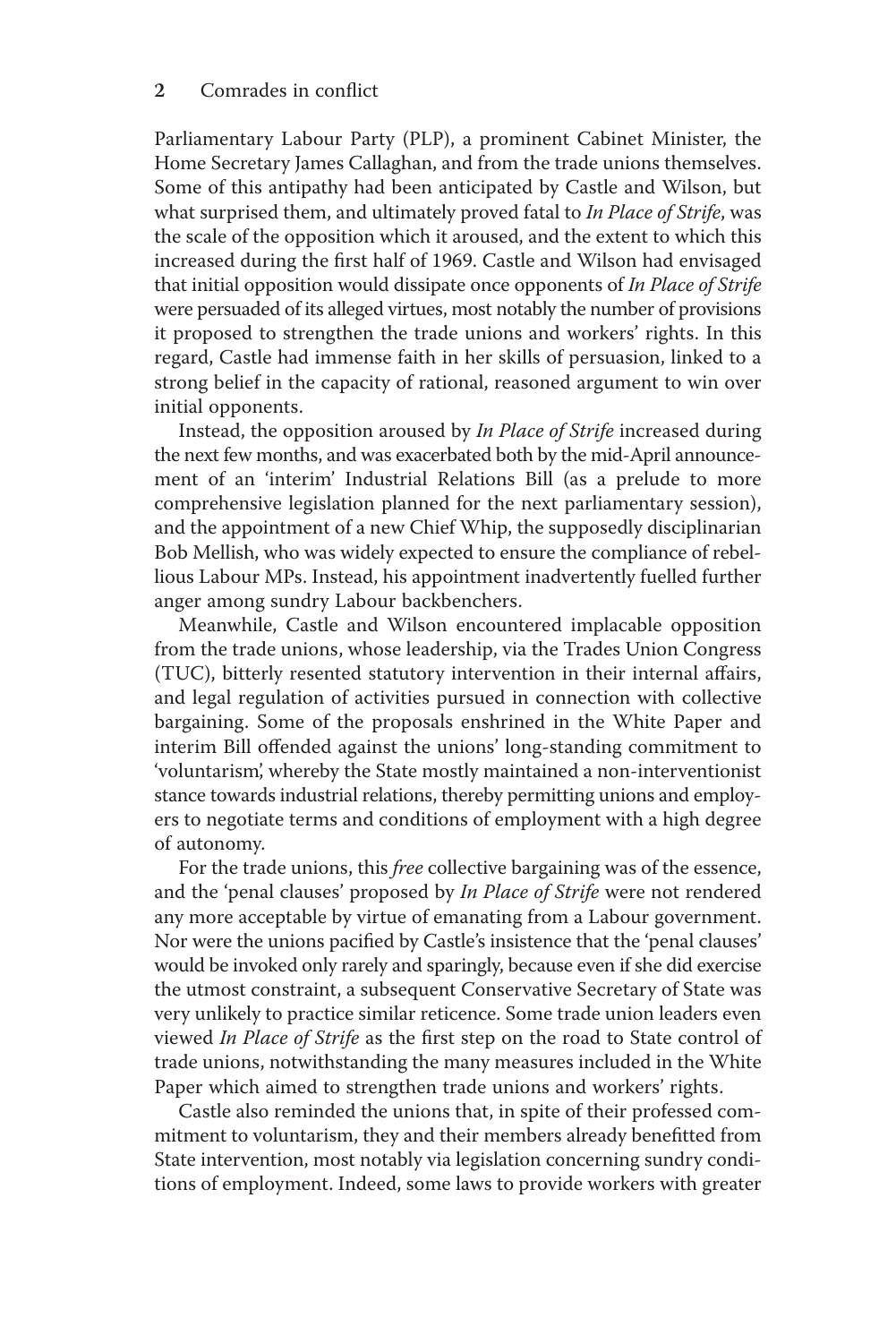statutory employment rights and protection had only been enacted during the previous six years. Yet such arguments failed to reduce the unions' hostility to the Labour Government's proposed industrial relations legislation, which was also criticised by some union leaders for deriving from an out-of-touch view of industrial life. Indeed, it was sometimes suggested that Castle and Wilson were middle class, Oxbridge-educated academics who had never done a proper day's manual work or got their hands dirty in their lives, and as such, knew nothing about life on the factory floor, down a coal-mine, or on a building-site.

 By June 1969, the scale and strength of the opposition from the PLP *and* the trade unions had prompted some Cabinet Ministers to concede that the Government could not win, and that Castle and Wilson should therefore accept counter-proposals which the TUC drafted, and then emphatically endorsed at a special conference in Croydon. Initially, Wilson rejected the TUC's counter-proposals as inadequate and ineffective (or likely to prove so). However, as Cabinet support for industrial relations legislation steadily ebbed away, amidst dire warnings of a serious, and possibly fatal, split between Labour and the unions, Castle and Wilson negotiated a last-minute 'solemn and binding' agreement, whereby the TUC's General Council would take responsibility for resolving inter-union disputes and unofficial or unconstitutional strikes, in return for the Government abandoning its imminent industrial relations legislation. Apart from slight presentational differences, which ostensibly saved Castle and Wilson from complete political humiliation, this agreement was largely based on the TUC's counter-proposals which Wilson especially had rejected just weeks previously.

 When Labour subsequently lost the 1970 general election twelve months later, much of the Party's *de facto* post-mortem focused on the events surrounding *In Place of Strife*, the ensuing interim Industrial Relations Bill and the 'solemn and binding' agreement with the TUC. Those Labour MPs and Ministers who had continuously supported Castle and Wilson's pursuit of reform argued that it was the abandonment of industrial relations legislation which was largely responsible for the electoral defeat, and rendered the Conservative Party's own, more radical, proposals for industrial relations reform attractive to those voters – doubtless including some erstwhile Labour supporters and trade unionists – who were exasperated with the industrial and social disruption (and perhaps loss of wages) caused by strikes, of which at least 90 per cent were unofficial

Conversely, some critics argued that it was Castle's and Wilson's sixmonth pursuit of industrial relations reform, following several years of pay curbs and cuts to social provision in the context of deflation, which had alienated many workers who had voted Labour in 1966, but had thereafter become disillusioned with the re-elected Government's economic,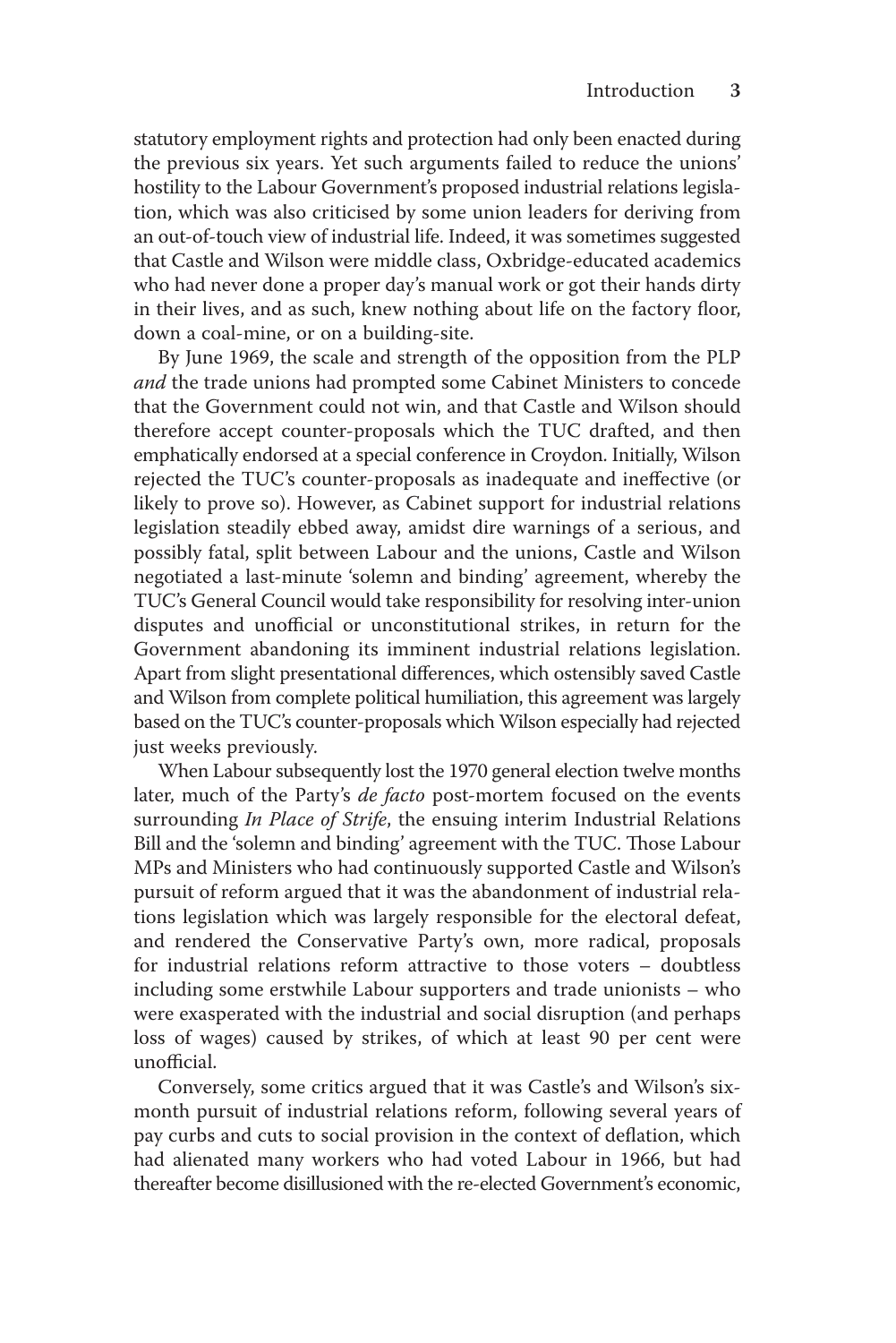industrial and social policies. Certainly, for many on the Left, the 1966–70 Labour Government was a classic example of 'leadership betrayal'.

 Yet in spite of the controversies engendered by *In Place of Strife* , and the ensuing developments and intra-Party divisions, as well as deep tensions between Labour and the trade unions, this important episode in British labour history has received scant academic attention. Indeed, the only book on this topic is Peter Jenkins' *The Battle of Downing Street*, which was published the following year, and according to the blurb on the back cover, was written in the style of a political thriller ( Jenkins, 1970). Thereafter, the adoption and then abandonment of *In Place of Strife* was only addressed by academics in the guise of chapters (or sections of chapters) in more general historical accounts of industrial relations or government–trade union relations since 1945, or in biographies of the key political figures. The main examples of historical accounts are Barnes and Reid (1980: 112–26), Dorfman (1979: 8–49); Panitch (1976: 171–203), Ponting (1990: 350–71), Sandbrook (2006: Chapter 33) and Taylor (1993: 159–73), while the relevant biographies are by Morgan (1997: 330–45), Perkins (2003: chapters 13 and 14), and Pimlott (1993: chapter 23).

 However, the authors of these works mostly lacked access to key archival sources, many of which have only become available to scholars in relatively recent years, due to such factors as the thirty-year rule which applied to the release of government papers, or the bequeathing and/or cataloguing of the personal papers of the three central political figures involved in promoting or opposing *In Place of Strife*, most notably Barbara Castle, James Callaghan and Harold Wilson. As the Acknowledgements to this book indicate, this author has made extensive use of archival sources now stored in Coventry, London, Manchester and Oxford, and in so doing, has been able to offer new or richer, more nuanced, insights into the origins, developments and subsequent abandonment of *In Place of Strife* .

For example, having provided a fuller and more reflective account of the role and *modus operandi* of the 1965–8 Donovan Commission in chapter 2, we then consider, in chapter 3, how Barbara Castle and her senior Departmental 'team' resolved to go further than the (to them) disappointingly cautious Donovan Report. We examine the often overlooked or underestimated importance of the mid-November 1968 'Sunningdale seminar', at which Castle, a couple of other Ministers and her senior civil servants discussed the increasingly evident inadequacies of the hitherto 'voluntarist' approach to industrial relations, under which the State mostly refrained from intervention either in collective bargaining between employers and trade unions, or in the internal affairs of the unions. With this voluntarist system of industrial relations deemed no longer 'fit for purpose', the Sunningdale seminar was instrumental in crystallising Castle's ideas for placing industrial relations and trade unionism in a clear legal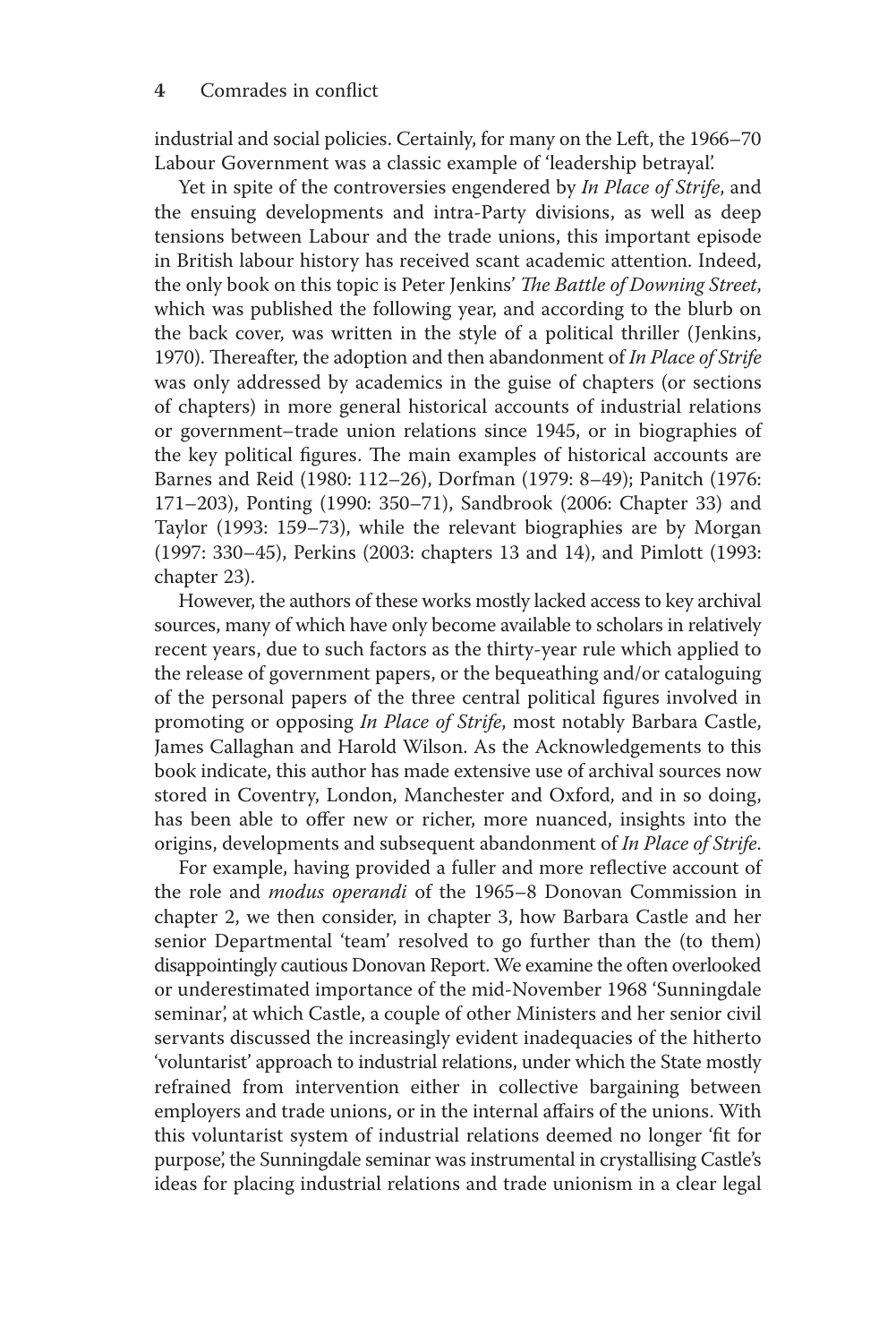framework. This was evident in the White Paper which was published two months later: *In Place of Strife* .

 One other factor which chapter 3 highlights, in examining the post-Donovan adoption of a more legalistic industrial relations policy, is the changing ethos among senior civil servants, which reflected and reinforced the growing conviction that voluntarism was no longer adequate. Although mandarins in the previously pro-voluntarist Ministry of Labour had begun to doubt the continued efficacy of a 'hands-off' approach to industrial relations and trade unionism during the course of the 1960s – largely due to economic and industrial developments which are discussed in chapter 1 – what ultimately proved decisive in heralding the paradigm shift in Whitehall was the 1968 merger of the Ministry of Labour with the Department of Economic Affairs (DEA).

 Many senior civil servants in the latter had already been strongly inclined to a more legalistic industrial relations policy, primarily because they witnessed more directly, on an almost daily basis, the apparent impact of strikes and restrictive practices on the British economy, especially with regard to economic modernisation, planning and productivity. Thus it was that when the DEA was formed in 1968, many of its senior civil servants were already supportive of a new, statutory, industrial relations policy.

However, it must not be assumed that Castle was unduly influenced by these civil servants, as some trade unions subsequently suggested (in so doing, perhaps they revealed their own sexist attitudes towards her). As we emphasise, to a very considerable extent, Castle had already arrived at such a conclusion about the need for a statutory industrial relations policy, and as such, it was very much a mutually reinforcing meeting of like minds between her and her Departmental officials. Indeed, it is more likely that her mandarins were themselves greatly encouraged and emboldened to have a Secretary of State who had already resolved to adopt a statutory industrial relations policy.

Meanwhile, chapter 4 offers a more in-depth and nuanced analysis of the responses to *In Place of Strife* within the Cabinet. Most studies of the events surrounding the White Paper have focused mainly on the strong opposition of James Callaghan, the Home Secretary, and while we fully acknowledge the undeniable importance of this, we also draw attention to the attitudes and responses of other Cabinet Ministers, for these have generally been overlooked. For example, Callaghan's opposition to *In Place of Strife* was wholly shared by Richard Marsh, the Transport Secretary, who was another 'working-class trade unionist' in the Cabinet. He shared the Home Secretary's view that most of those in the Cabinet who were promoting or supporting *In Place of Strife* were 'middle-class academics', who therefore lacked any real experience of life in industry or trade unionism. Consequently, their backgrounds supposedly meant that they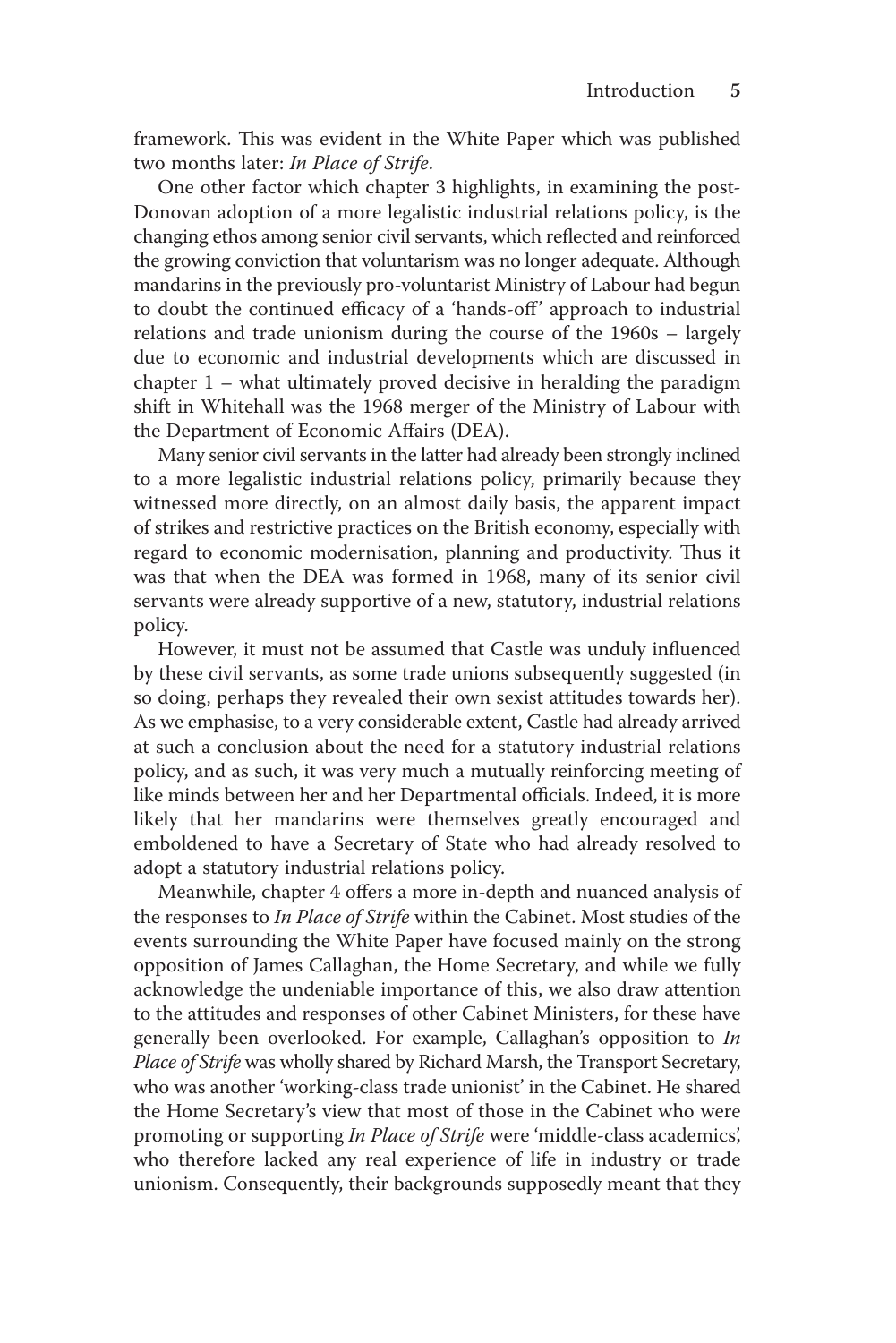did not really understand industrial relations, and so had a naïve faith in the ability of legislation to inject order and stability into this often complex and conflictual sphere of human interaction.

 Nor were attitudes within the Cabinet merely a binary division between enthusiastic supporters and implacable opponents because, as on any political issue, there were positions in between. In this instance, a few Ministers expressed doubts about specific measures proposed by *In Place of Strife* , or demurred from them, and as such, their support was tentative or qualified: they were ambivalent or apprehensive about aspects of the White Paper, and so their cautious endorsement was in the expectation that the planned period of consultation would lead to modification of particular features.

The other aspect of intra-Cabinet debates and disagreements over *In Place of Strife* which has tended to be neglected concerns the timing of the proposed legislation. Castle envisaged spending most of 1969 undertaking consultations with the trade unions, in order to persuade them of the professed merits of *In Place of Strife* , prior to introducing an Industrial Relations Bill in November. However, a few Cabinet Ministers warned that a lengthy period of consultation would provide the trade unions, and sections of the Labour Party, with ample time in which to mobilise opposition to the White Paper; the longer Castle left it before introducing legislation, these Ministerial colleagues warned, the greater the difficulties she would face when she eventually did so. Consequently, their advice was 'the sooner, the better'.

 Having initially rejected such haste (believing that this itself would mobilise widespread opposition to her proposals), Castle subsequently agreed to introduce a 'short' Bill, to be scheduled for late spring or early summer, with more comprehensive industrial relations legislation in the next Parliamentary session. Yet the April announcement of an imminent interim Bill unwittingly served to weaken support, both in the Cabinet and on the Labour backbenches, among Ministers and MPs who felt that they were being 'bounced'. To the extent that they had previously supported *In Place of Strife* , it had largely been on the basis that it was a basis for lengthy discussion, yet now they were being expected to endorse industrial relations legislation just three months after publication of the contentious White Paper.

 What also led some formerly supportive Ministers to change their minds was the TUC's response to the mid-April announcement of the interim Industrial Relations Bill, for the unions were simultaneously outraged and yet galvanised into developing counter-proposals of their own for tackling various forms of industrial action (as discussed in chapter 6). Some Ministers deemed that the TUC's proposed measures were sufficiently credible and robust to warrant the Government withdrawing its own proposed Bill, or at least the 'penal clauses'. That Wilson (especially) and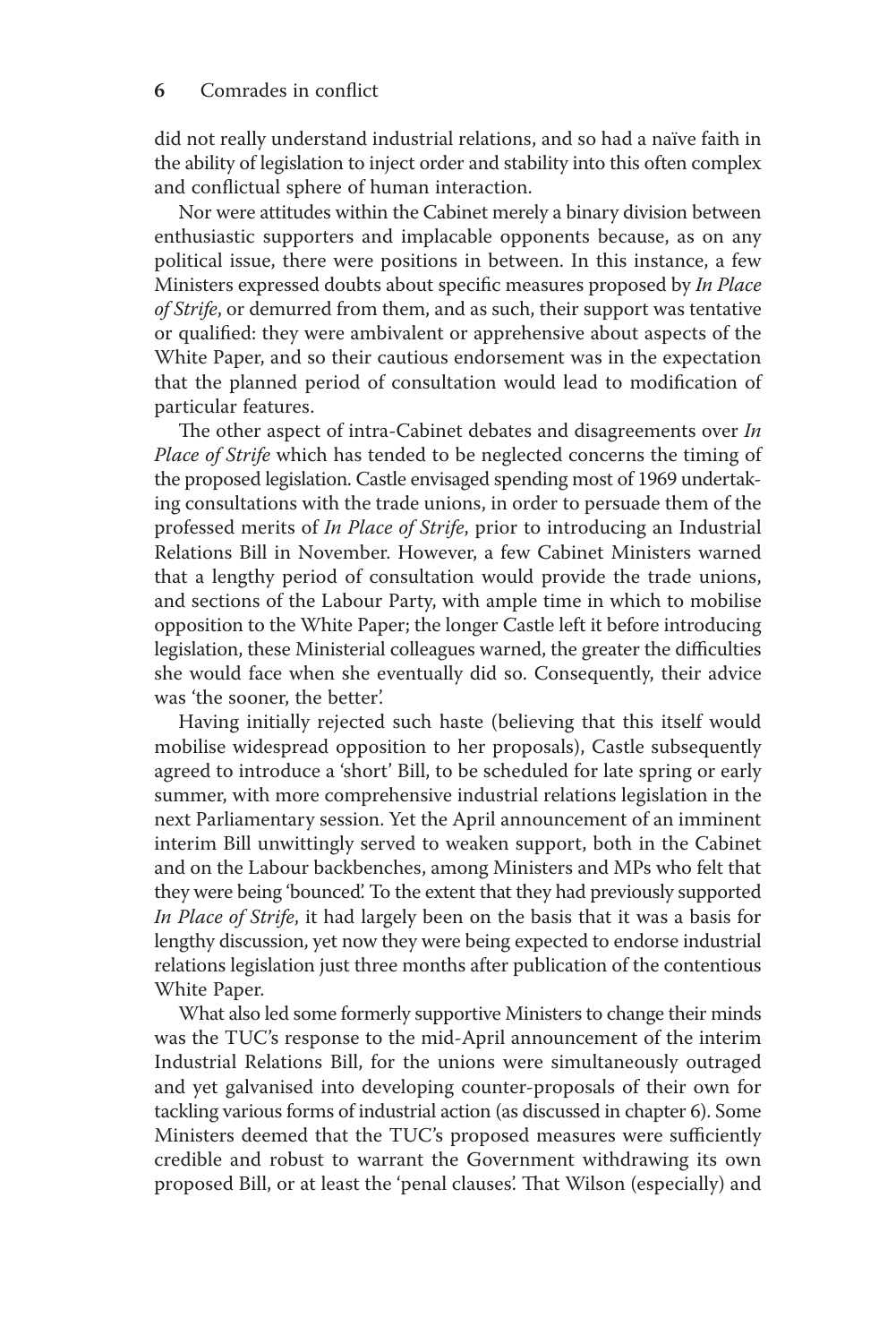Castle instantly dismissed the TUC's counter-proposals antagonised those Ministers who were suitably impressed and enamoured with what trade union leaders were offering, and strained their loyalty; they considered Wilson and Castle to be intransigent and obstinate, and engaged in a reckless game of brinkmanship which threatened to cause irreparable damage to the relationship between the Labour Party and the trade unions.

The other factor which prompted the withdrawal of most Cabinet support for *In Place of Strife* and the interim Industrial Relations Bill during the second quarter of 1969 was the growing opposition in the PLP, as examined in chapter 6. Although much of this opposition emanated from the Left, particularly the Tribune Group's 33 MPs and the 127 trade union-sponsored Labour MPs (a few MPs belonged to both, so that their combined number was slightly less than 160), other Labour MPs who were not aligned to either group also opposed *In Place of Strife* or/and the interim Industrial Relations Bill, so that opposition effectively spanned all sections and ideological tendencies or factions in the PLP.

 Moreover, whereas many Labour MPs opposed industrial relations legislation, especially the penal clauses, from the moment that *In Place of Strife* was published, other backbenchers became opposed in response to subsequent developments, namely the announcement of the interim Industrial Relations Bill, Wilson's appointment of the apparently disciplinarian Robert 'Bob' Mellish as the Government's Chief Whip, and the apparent credence and efficacy of the TUC's counter-proposals for tackling strikes, which were summarily rejected by Wilson. Some Labour MPs had initially endorsed *In Place of Strife* out of a personal loyalty to Castle herself, but became disillusioned by these subsequent developments and the perceived obstinacy or bloody-mindedness of Wilson and/or Castle in refusing to accept the TUC's counter-proposals.

 In some respects, the growing intra-Cabinet opposition to industrial relations legislation and the parallel growth in PLP opposition became reciprocal. Some Cabinet Ministers reasoned that because the interim Bill would fail to muster sufficient support among Labour MPs to secure its successful parliamentary passage, Wilson and Castle should abandon it, and accept the TUC's counter-proposals instead. Similarly, as it became increasingly clear that many Cabinet Ministers were withdrawing their erstwhile support for the proposed Bill, so did more Labour MPs become emboldened in opposing it, secure in the knowledge that their concerns and views were now shared among a growing number of senior Ministers. As a consequence, Wilson and Castle became effectively isolated, and their political authority seriously weakened. Not even Wilson's occasional threats of resignation could reverse the decline in support in the Cabinet and on the backbenches; on the contrary, some Labour MPs and Ministers would have welcomed a change of leader, and so called Wilson's bluff.